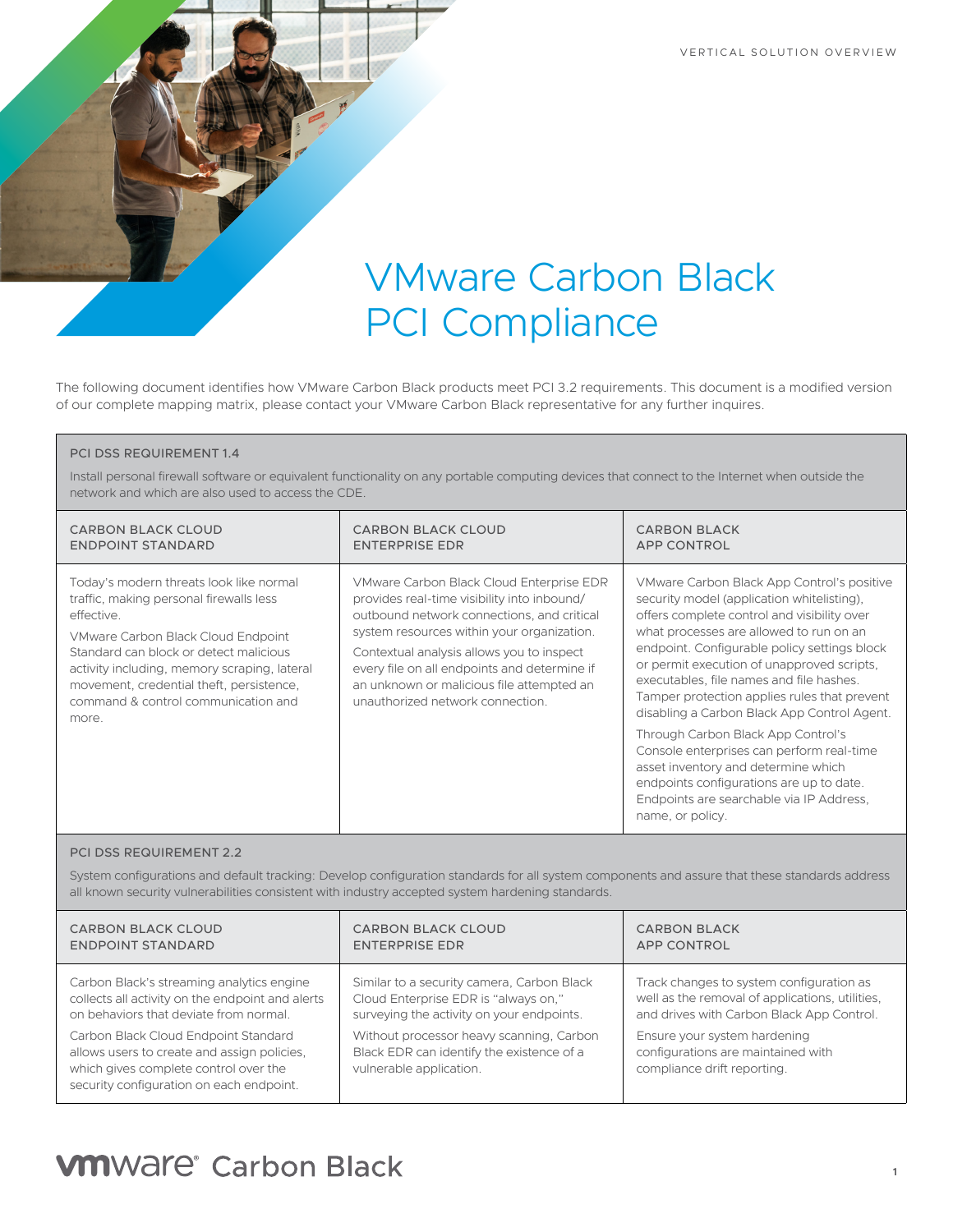#### PCI DSS REQUIREMENT 5.1.1 & 5.1.2

Ensure that all antimalware programs are capable of detecting, removing and protecting against all known types of malicious software. For systems considered to be not commonly affected by malicious software, perform periodic evaluations to confirm they do not require antivirus software.

| CARBON BLACK CLOUD<br><b>ENDPOINT STANDARD</b>                                                                                                                                 | <b>CARBON BLACK CLOUD</b><br><b>ENTERPRISE EDR</b>                                                                                                                           | <b>CARBON BLACK</b><br><b>APP CONTROL</b>                                                                                                                                                                                                                                                 |
|--------------------------------------------------------------------------------------------------------------------------------------------------------------------------------|------------------------------------------------------------------------------------------------------------------------------------------------------------------------------|-------------------------------------------------------------------------------------------------------------------------------------------------------------------------------------------------------------------------------------------------------------------------------------------|
| Carbon Black's NGAV offers breakthrough<br>streaming prevention technology with<br>detection and EDR capabilities on a single<br>lightweight agent to the help secure laptops, | Carbon Black Cloud Enterprise EDR<br>provides real-time visibility into inbound/<br>outbound network connections, and critical<br>system resources within your organization. | Carbon Black App Control stops cyber<br>threats that evade antivirus and other<br>traditional defenses including zero-day and<br>targeted attacks.                                                                                                                                        |
| servers, and virtual workloads.<br>$\mathcal{P}$ Direct Control                                                                                                                | Contextual analysis allows you to inspect<br>every file on all endpoints and determine if<br>an unknown or malicious file attempted an<br>unauthorized network connection.   | Carbon Black App Control provides visibility<br>into everything running on your endpoints<br>and servers; signature-less detection and<br>prevention of advanced threats; and a<br>recorded history of all endpoint and server<br>activity to rapidly respond to alerts and<br>incidents. |
|                                                                                                                                                                                |                                                                                                                                                                              | Direct Control                                                                                                                                                                                                                                                                            |
|                                                                                                                                                                                |                                                                                                                                                                              |                                                                                                                                                                                                                                                                                           |

#### PCI DSS REQUIREMENT 5.2

Verify that AV software is kept up to date, examine AV configurations to ensure automatic updates and scans are enabled. Also, confirm AV software log generation is enabled and logs are retained in accordance with PCI DSS requirement 10.7.

| <b>CARBON BLACK CLOUD</b>                                                                                                                                                                                                                                                                                                                                                                                                                                                                                                                                                                                                                                                                            | <b>CARBON BLACK CLOUD</b>                                                                                                                                                                                                                           | <b>CARBON BLACK</b>                                                                                                                                                                                                                                                                                                                                                                                       |
|------------------------------------------------------------------------------------------------------------------------------------------------------------------------------------------------------------------------------------------------------------------------------------------------------------------------------------------------------------------------------------------------------------------------------------------------------------------------------------------------------------------------------------------------------------------------------------------------------------------------------------------------------------------------------------------------------|-----------------------------------------------------------------------------------------------------------------------------------------------------------------------------------------------------------------------------------------------------|-----------------------------------------------------------------------------------------------------------------------------------------------------------------------------------------------------------------------------------------------------------------------------------------------------------------------------------------------------------------------------------------------------------|
| <b>ENDPOINT STANDARD</b>                                                                                                                                                                                                                                                                                                                                                                                                                                                                                                                                                                                                                                                                             | <b>ENTERPRISE EDR</b>                                                                                                                                                                                                                               | <b>APP CONTROL</b>                                                                                                                                                                                                                                                                                                                                                                                        |
| Carbon Black Cloud Endpoint Standard<br>collects and transmits unfiltered data in real-<br>time to the VMware Carbon Black Cloud. By<br>applying streaming analytics to that data,<br>consisting of behavioral analytics, machine<br>learning, reputation scoring and real-time<br>signature analysis, Carbon Black Cloud<br>Endpoint Standard goes beyond traditional<br>antivirus and even machine learning AV to<br>predict threats never seen before.<br>The Carbon Black Cloud provides unrivaled<br>visibility into your attack landscape and is<br>always up-to-date with the latest threat<br>intelligence.<br>All Events are stored for 30 days, events<br>associated with an alert for 90. | Similar to a security camera, Carbon Black<br>Cloud Enterprise EDR is "always on,"<br>surveying the activity on your endpoints.<br>Without processor heavy scanning, Carbon<br>Black EDR can identify the existence of a<br>vulnerable application. | Carbon Black App Control offers a unique<br>solution to protecting your systems from<br>malware. Instead of relying on traditional AV<br>definitions, Carbon Black App Control only<br>allows trusted processes to execute.<br>Carbon Black App Control was the only<br>solution to stop 100% of attacks in NSS Labs'<br>2017 Advanced Endpoint Protection (AEP)<br>test.<br>$\mathcal{D}$ Direct Control |

### **VM**Ware<sup>®</sup> Carbon Black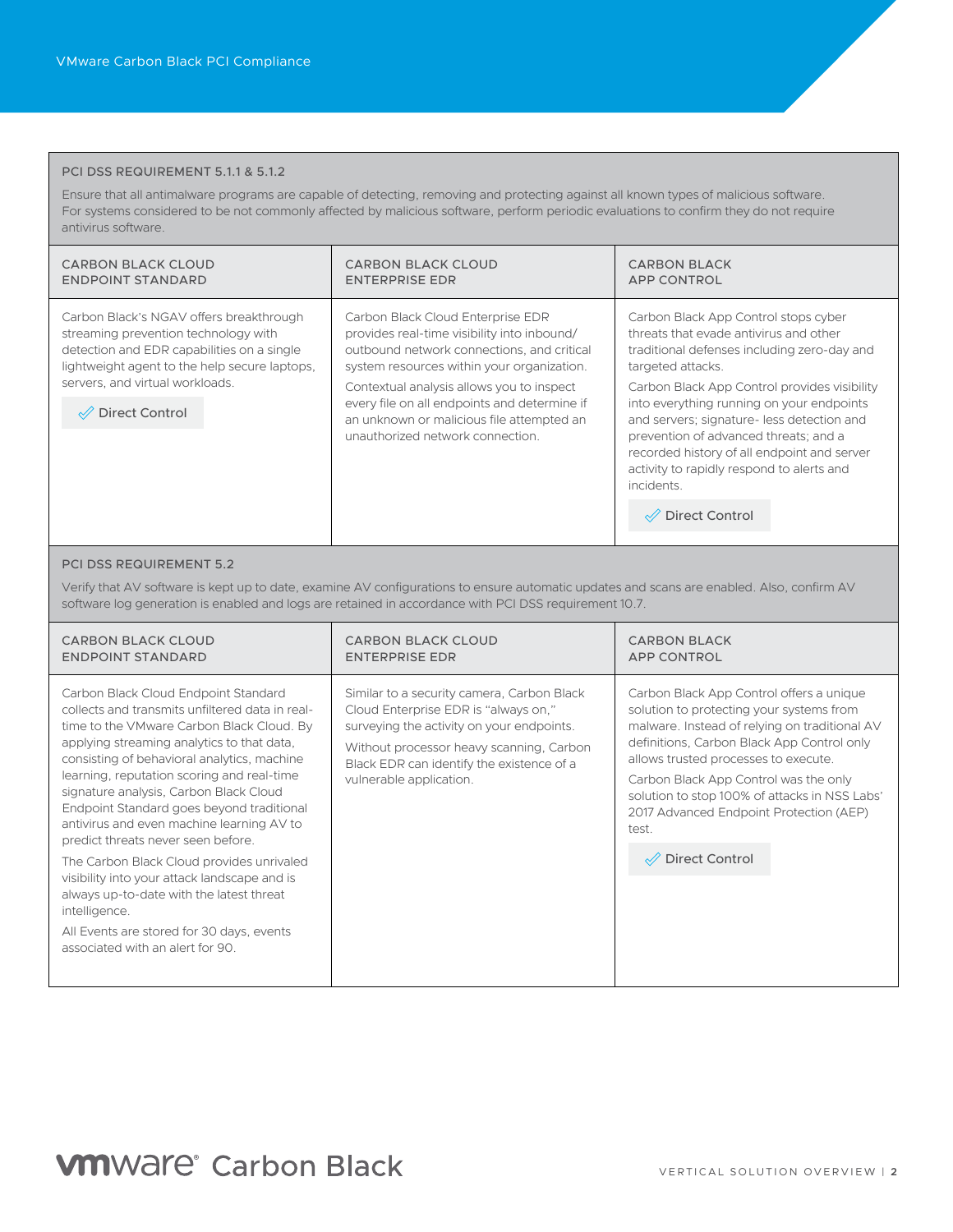#### PCI DSS REQUIREMENT 5.3 & 5.4

Ensure AV mechanisms are current, running and generating audit logs. Verify that the AV software cannot be disabled or altered by users. Certify that all procedures for protecting systems against malware are documented and affteced parties are aware of said policies.

| CARBON BLACK CLOUD<br><b>ENDPOINT STANDARD</b>                                                                                                                                                                                                           | <b>CARBON BLACK CLOUD</b><br><b>ENTERPRISE EDR</b> | <b>CARBON BLACK</b><br><b>APP CONTROL</b>                                                                                                                                                                                 |
|----------------------------------------------------------------------------------------------------------------------------------------------------------------------------------------------------------------------------------------------------------|----------------------------------------------------|---------------------------------------------------------------------------------------------------------------------------------------------------------------------------------------------------------------------------|
| Carbon Black Cloud Endpoint Standard<br>Sensors cannot be disabled or altered<br>without inputting a unique, randomly-<br>generated code. This code is only available<br>to administrators within the Carbon Black<br>Cloud Endpoint Standard Management |                                                    | Carbon Black App Control continuously<br>monitors and records all activity on<br>endpoints and servers. Carbon Black App<br>Control cannot be disabled by the user,<br>ensuring your organization continuous<br>coverage. |
| Console.<br>Carbon Black Cloud Endpoint Standard<br>provides extensive reporting features that<br>can aid in the manual practice of ensuring<br>compliance with your malware policies.                                                                   |                                                    | Carbon Black App Control helps enforce<br>compliance policies and puts mechanisms in<br>place to inform and educate end users on<br>established procedures.<br>√ Direct Control                                           |
| <b>Direct Control</b>                                                                                                                                                                                                                                    |                                                    |                                                                                                                                                                                                                           |

#### PCI DSS REQUIREMENT 6.1

Develop and maintain secure systems and applications. Establish a process to identify and assign a risk ranking to newly discovered security vulnerabilities and file assets.

| CARBON BLACK CLOUD                                                                                                                                                                                                                                                                                                                                                                                                                                                                                                                                                                                                                                                        | <b>CARBON BLACK CLOUD</b>                                                                                                                                                                                      | <b>CARBON BLACK</b>                                                                                                                                                                                                                                                                                                                                                                                                                                                                                                                                                                       |
|---------------------------------------------------------------------------------------------------------------------------------------------------------------------------------------------------------------------------------------------------------------------------------------------------------------------------------------------------------------------------------------------------------------------------------------------------------------------------------------------------------------------------------------------------------------------------------------------------------------------------------------------------------------------------|----------------------------------------------------------------------------------------------------------------------------------------------------------------------------------------------------------------|-------------------------------------------------------------------------------------------------------------------------------------------------------------------------------------------------------------------------------------------------------------------------------------------------------------------------------------------------------------------------------------------------------------------------------------------------------------------------------------------------------------------------------------------------------------------------------------------|
| <b>ENDPOINT STANDARD</b>                                                                                                                                                                                                                                                                                                                                                                                                                                                                                                                                                                                                                                                  | <b>ENTERPRISE EDR</b>                                                                                                                                                                                          | <b>APP CONTROL</b>                                                                                                                                                                                                                                                                                                                                                                                                                                                                                                                                                                        |
| Carbon Black Cloud captures unfiltered<br>endpoint data from millions of devices across<br>our customer footprint and centralizes the<br>data in the cloud. That data is enriched with<br>intelligence from threat feeds and processed<br>to identify threat patterns that are invisible to<br>other solutions. By collecting and analyzing<br>this unfiltered data, the platform can make<br>predictions about, and protect against,<br>future and unknown attacks.<br>Carbon Black Cloud Endpoint Standard<br>scores and prioritizes the relative importance<br>of an alert then correlates the signal to its<br>appropriate stage in the cybersecurity kill-<br>chain. | Carbon Black Cloud Enterprise EDR utilizes<br>the US-CERT threat intelligence feed and the<br>National Vulnerability Database to identify<br>the presence of vulnerable applications<br>within the enterprise. | Carbon Black App Control's Software<br>Reputation Service, combined with internal<br>IT approvals of established policies, enables<br>organizations to apply real-time, proactive<br>threat and trust measurements to their asset<br>inventory, discover potential risky files and<br>enforce policy-based control on all<br>endpoints.<br>Carbon Black App Control's asset reporting<br>applies threat and trust ratings to every file<br>within the infrastructure, providing<br>immediate low-friction analysis and risk<br>ranking of any potential file vulnerability<br>discovered. |

## **VM**Ware<sup>®</sup> Carbon Black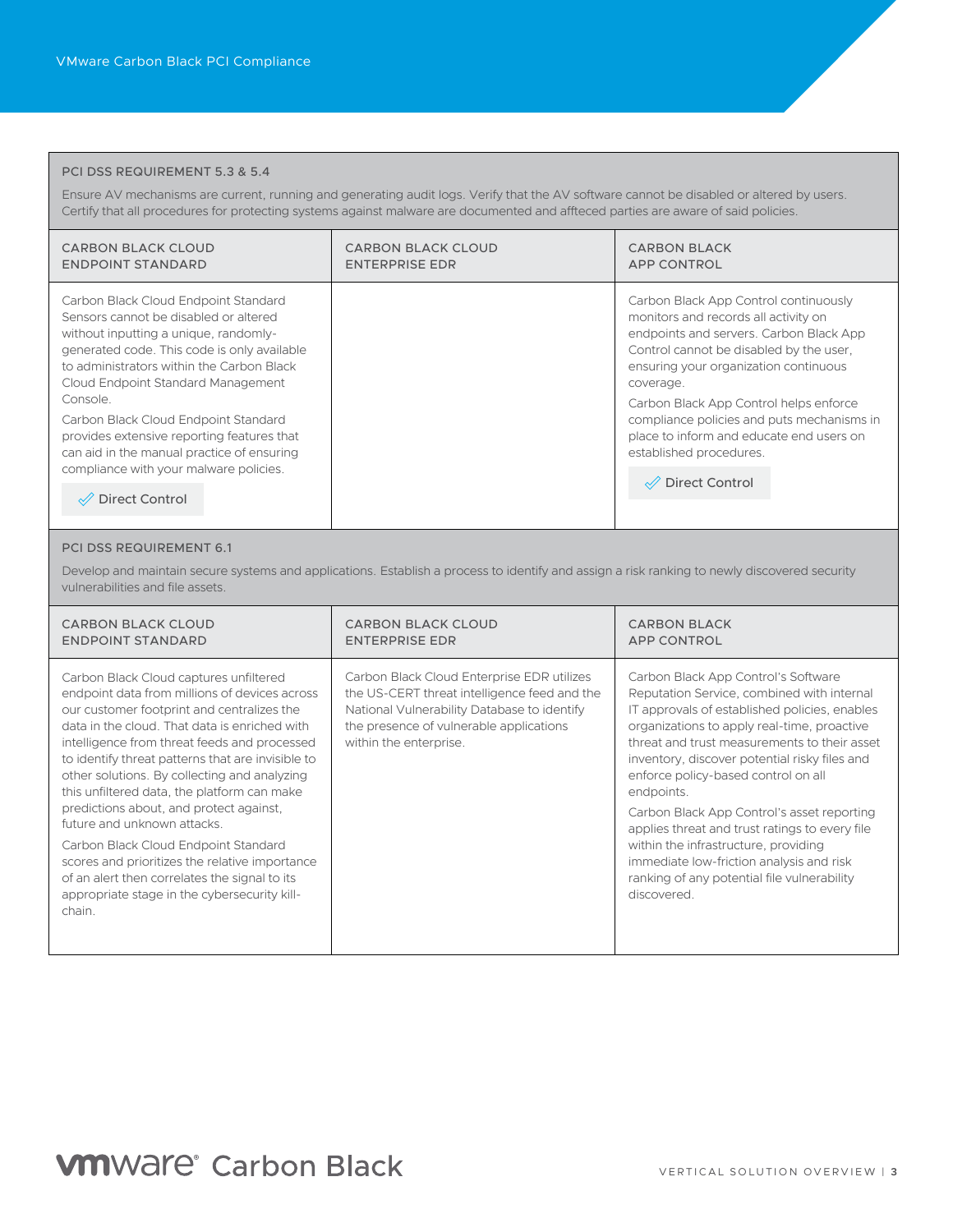#### PCI DSS REQUIREMENT 10.1 & 10.2.1-10.2.3

Verify through observation and interviewing the system admin, that, audit trails are enabled & active and access to system components is linked to individual users. Verify - Access to card-holder data, root/admin privileges and access to audit trails are logged.

| <b>CARBON BLACK CLOUD</b><br><b>ENDPOINT STANDARD</b>                                                                                                                                                 | <b>CARBON BLACK CLOUD</b><br><b>ENTERPRISE EDR</b>                                                                                                                                                                               | <b>CARBON BLACK</b><br><b>APP CONTROL</b> |
|-------------------------------------------------------------------------------------------------------------------------------------------------------------------------------------------------------|----------------------------------------------------------------------------------------------------------------------------------------------------------------------------------------------------------------------------------|-------------------------------------------|
| Carbon Black Cloud Endpoint Standard<br>collects technical artifacts about potentially<br>suspicious activity on your endpoints, to<br>detect suspicious behavior and investigate<br>compromises.     | Carbon Black Cloud Enterprise EDR lets you<br>define the types of events recorded by each<br>sensor. The sensor can record the username<br>associated with each running process.<br>Carbon Black EDR watchlists can alert you if |                                           |
| Carbon Black Cloud identifies and alerts you<br>when cardholder data is accessed by<br>searching for events with the Tactics,<br>Techniques, and procedures (TTP) tag.<br>Access_data_Files.          | a privileged account ever runs any process<br>outside of their normal behavior. Carbon<br>Black gives you the ability to look beyond<br>the logs into the real behavior of your most<br>powerful users.                          |                                           |
| The Carbon Black Cloud logs and stores all<br>user access to the Defense counsel. Carbon<br>Black Cloud Endpoint Standard can alert<br>when an administrator logs-in from a<br>suspicious IP address. | Carbon Black EDR keeps an audit trail of<br>user activity on the console. Within the audit<br>trail, you see the full date and time that the<br>user logged in the console, plus the<br>associated IP address.                   |                                           |

#### PCI DSS REQUIREMENT 10.5.5

Examine system settings, monitored files, and results from monitoring activites to verify the use of file-integrity monitoring or change-detection software on logs.

| CARBON BLACK CLOUD       | <b>CARBON BLACK CLOUD</b>                                                                                                                | <b>CARBON BLACK</b>                                                                                                                                                                                                                                                                                                                                                 |
|--------------------------|------------------------------------------------------------------------------------------------------------------------------------------|---------------------------------------------------------------------------------------------------------------------------------------------------------------------------------------------------------------------------------------------------------------------------------------------------------------------------------------------------------------------|
| <b>ENDPOINT STANDARD</b> | <b>ENTERPRISE EDR</b>                                                                                                                    | <b>APP CONTROL</b>                                                                                                                                                                                                                                                                                                                                                  |
|                          | Carbon Black Cloud Enterprise EDR can alert<br>on file creation, modification, and deletion<br>activity through customizable watchlists. | Carbon Black App Control provides direct<br>coverage for both file-integrity monitoring<br>and control. Carbon Black App Control can<br>block unauthorized writes to log files or any<br>critical files on your endpoints.<br>Carbon Black App Control ensures that only<br>authorized processes can write or update log<br>and critical files.<br>√ Direct Control |